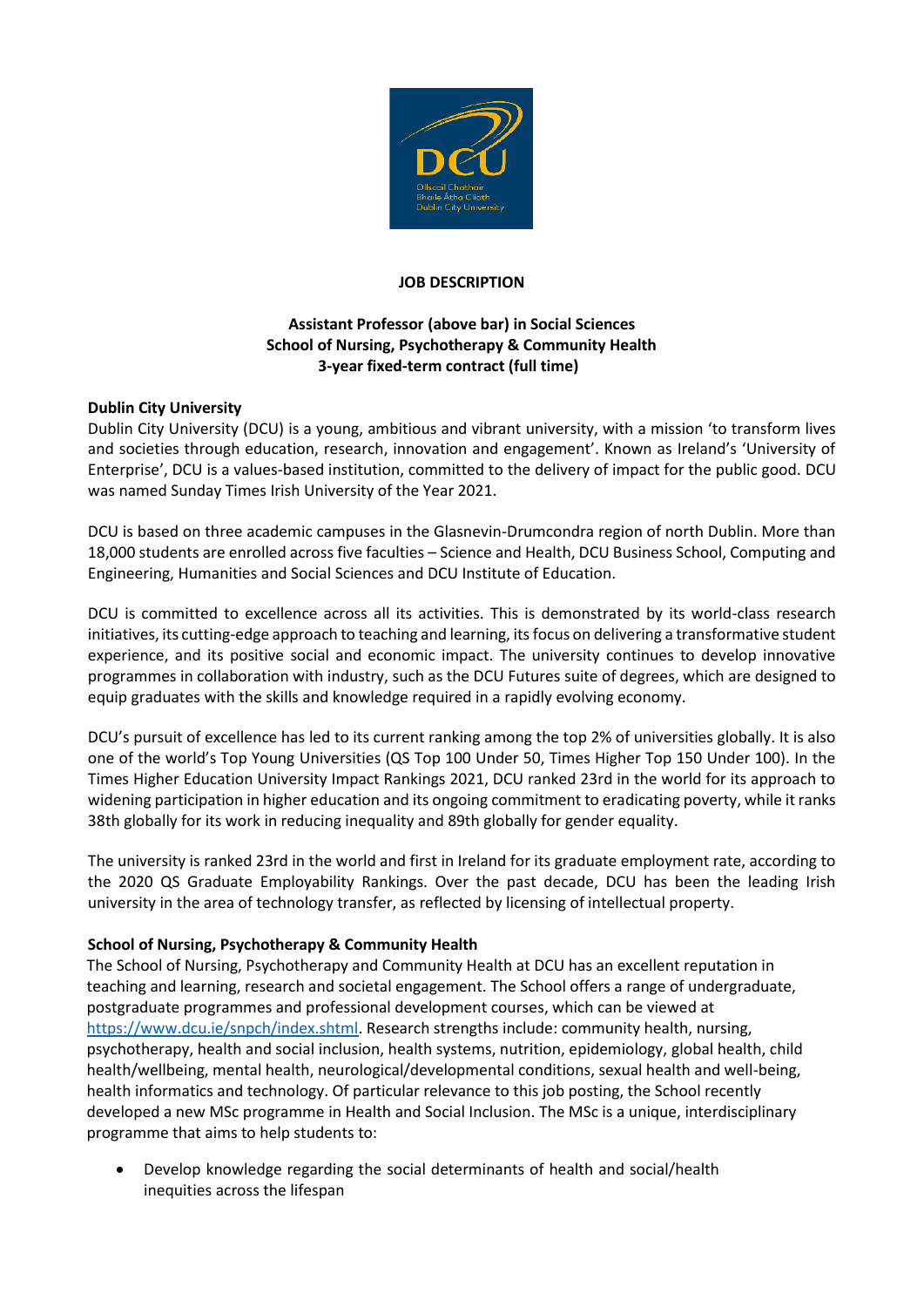- Expand their approaches to achieving equity and inclusion in health and social care provision among a range of marginalised populations
- Advance skills in leadership and research for the promotion of health and social inclusion.

### **Role Profile**

The School is seeking to recruit an Assistant Professor with expertise in the area of social sciences, with particular expertise in the area of health/social equity, activism, and related theory and policy. The appointee will be expected to contribute to teaching, curriculum development, research, and administrative activities in the School, primarily in the MSc in Health and Social Inclusion but potentially across different programmes in the School. The appointee will be expected to contribute to the new MSc in Health and Social Inclusion through research-led teaching, student mentoring and supervision of student projects.

### **Duties and Responsibilities**

The duties and responsibilities of the position include, but are not restricted to, the following:

### *Teaching*

The appointee will teach primarily on the MSc in Health and Social Inclusion programme and will participate in student mentoring and tutoring. They will prepare, deliver and assess a range of modules. The total teaching hours are determined by the Head of School. In addition, they will supervise MSc projects (theses or practice development projects).

#### *Research*

The appointee will be expected to establish an independently-funded collaborative research programme. This programme should align with the Research and Innovation strategies of the School, Faculty and University and should foster collaboration(s) both within and beyond the School of Nursing, Psychotherapy and Community Health. Research should also be aligned with relevant local, national and EU priority areas.

# *Service and Contribution to University & Society*

Appointees will undertake administrative functions related to the activities of the School of Nursing, Psychotherapy and Community Health and Faculty of Science and Health. Such duties are defined by the Head of School and may include: programme co-ordination; participation in University committees; representation of the School in marketing to and recruitment of students; participation in open days; organisation of conferences and seminars, etc.

# **Candidate Requirements**

Essential:

- A primary/advanced degree in social sciences or a related field
- Qualified to post-graduate level and have completed a PhD in the field
- Experience of university-level teaching related to health and social inclusion/equity
- A record of original research with publications in top international journals or, based on career stage, show exceptional promise in this regard
- Supervisory experience of student research
- Experience of working in a community health/social inclusion practice area

#### **Desirable**

 Have well established national and international networks in community health/social care.